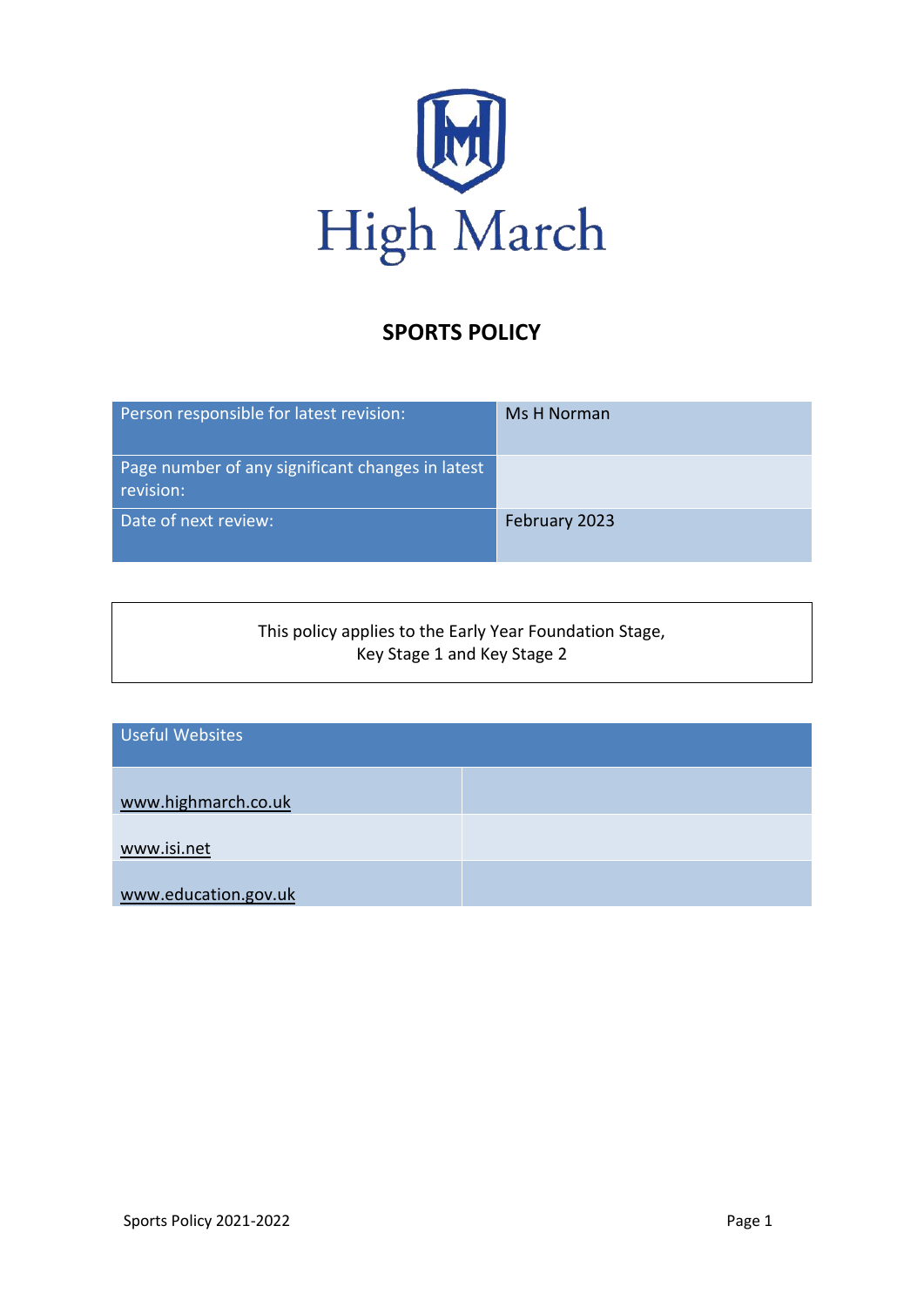# **Physical Education & Sports Policy**

High March encourages all pupils to participate in broad programme of sport and physical activity which is positive and stimulating. This includes a variety of team and individual sports that help children to learn through challenge and competition.

High March seeks to instil a lifelong love of being active and teach the girls the importance of a healthy lifestyle for their physical and mental wellbeing.

High March believes we have a responsibility to teach to all pupils in an inclusive environment regardless of their ability or level of interest. We differentiate through task, equipment and outcome by providing challenging and measurable targets. Pupil passports for individual pupils are considered in teachers' planning and organisation of intra or inter school competitions. Appropriate opportunities are provided for pupils attaining above and below the expected range so they may be stretched or supported.

## Clothing and Equipment

P.E lessons take place twice a week and so it is important that pupils remember their P.E kit and have the correct items to ensure they can access the curriculum safely. P.E Kit is worn into school for P.E days and should be brought into school when girls have a sports club or fixture. All pupils representing the School in fixtures, competitions or festivals are expected to wear the correct P.E kit. All items of P.E kit must be labelled.

The table below illustrates what pupils need to bring to each lesson.

| <b>Physical Education Lessons</b>           | <b>Swimming Lessons</b>              |
|---------------------------------------------|--------------------------------------|
| Full tracksuit                              | Swimming costume                     |
| Skort                                       | Towel                                |
| Winter socks (Oct Half term - Christmas /   | Hat                                  |
| Spring Term)                                |                                      |
| White ankle socks (Sept - Oct Half Term     | Goggles                              |
| and Summer Term)                            |                                      |
| HM PE Top                                   | Verruca sock/ protective barrier (if |
|                                             | applicable)                          |
| <b>Trainers</b>                             |                                      |
| Navy base-layer Top and leggings (optional) |                                      |
| Shin pads (Autumn/ Spring Term)             |                                      |
| Mouth Guard (Spring Term)                   |                                      |

#### **Upper School**

#### **Junior House**

| <b>Physical Education Lessons</b>    | <b>Swimming Lessons</b> |
|--------------------------------------|-------------------------|
| Full tracksuit                       | Swimming costume        |
| Shorts (Y2-Skort)                    | Towel                   |
| HM white polo shirt (Y2 - HM PE Top) | Hat                     |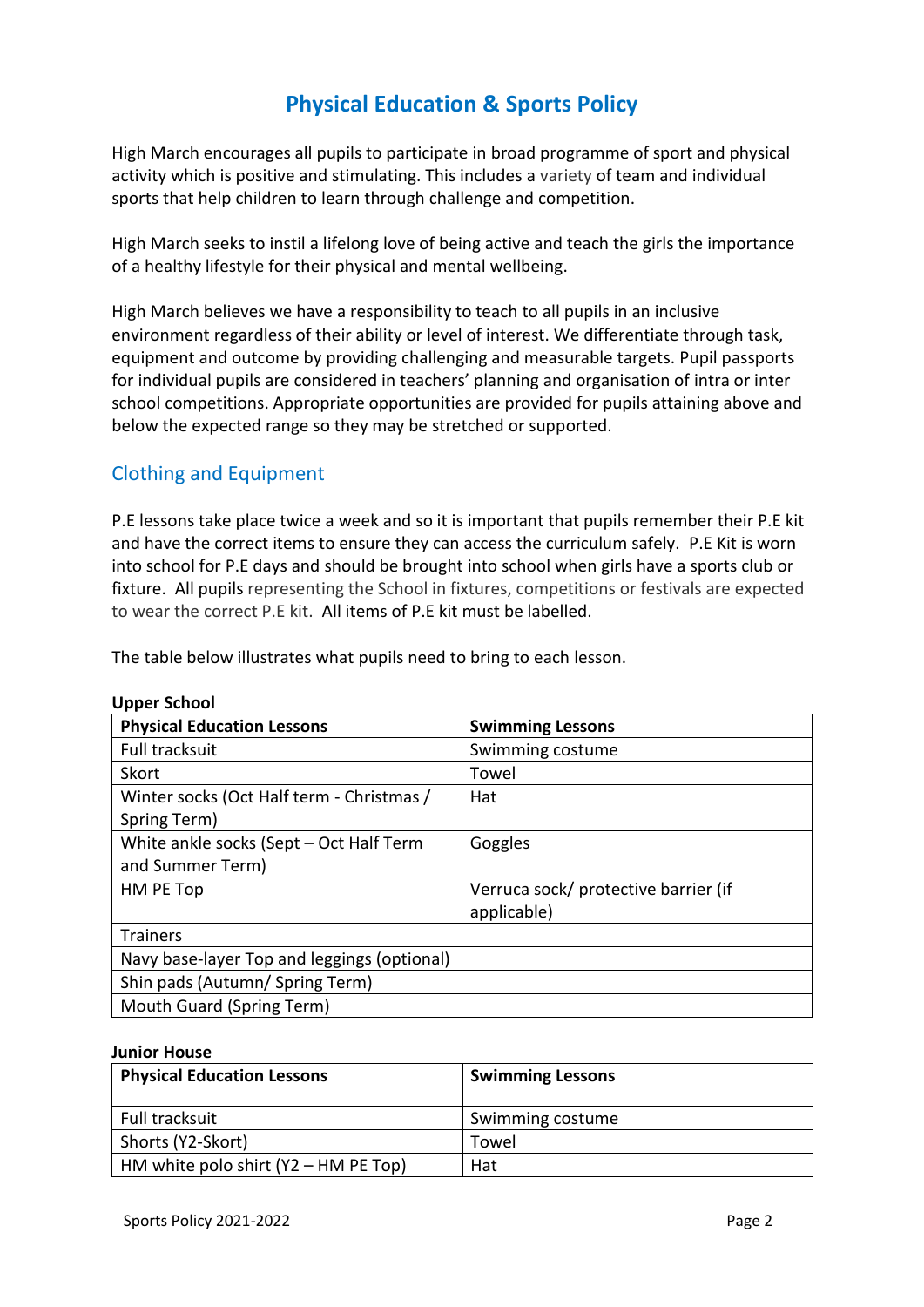| White ankle socks (Y2 - Winter Socks as<br>above) | Goggles                             |
|---------------------------------------------------|-------------------------------------|
| <b>Trainers</b>                                   | Verruca sock protective barrier (if |
|                                                   | applicable)                         |

## Kit Marks (Upper School only)

If a pupil has forgotten / lost a piece of clothing or equipment for the lesson, she will be issued with a kit mark which will be recorded in her homework diary. If a pupil accumulates three kit marks over the course of a term, she will be given a minus mark.

We understand that unforeseen circumstances may arise. If this is the case, please send a letter / email into school explaining why your child does not have the required / appropriate kit. In these situations, a kit mark will not be issued.

### Jewellery and Watches

Watches and fitness trackers must be named and these should be taken off at the start of the games, swimming lessons, before clubs and fixtures, and placed safely in their PE bag or desk.

Pupils should not wear earrings during physical activities as they may cause a hazard to others or themselves. The PE Department expect pupils to take their own earrings in and out, and that individual is to provide their own small container to keep them safe on PE days. If this is going to be a problem, then parents should remove the earrings in the morning before PE or swimming and keep them at home.

Pupils planning to have her ears pierced should do so at the beginning of the summer holidays. This is an ideal time to allow the piercing to settle before returning to School in September. If earring cannot be removed micro pore tape must be provided to cover the earrings during the first six weeks. For swimming activities an ear band must be purchased to wear in the pool. These measures can be in place until the pupil can remove her own earrings, usually after about six weeks.

#### Verrucas

If a swimmer has a verruca, pupils must wear either a verruca sock protective barrier.

#### **Hair**

Pupils' hair should always be securely tied back during all physical activity so that it does not fall on their faces while they are working or cause a hazard to others or themselves.

### Selection of Teams

Our policy on team selection is based on a range of factors which may include ability, commitment, attendance, respect and sportsmanship during curriculum lessons, clubs and squads. We provide opportunities for all pupils wishing to participate in competitive sport to do so. We aim to ensure this is a positive and enriching experience and as far as possible we endeavour to compete against teams of similar capabilities. We would not want any pupils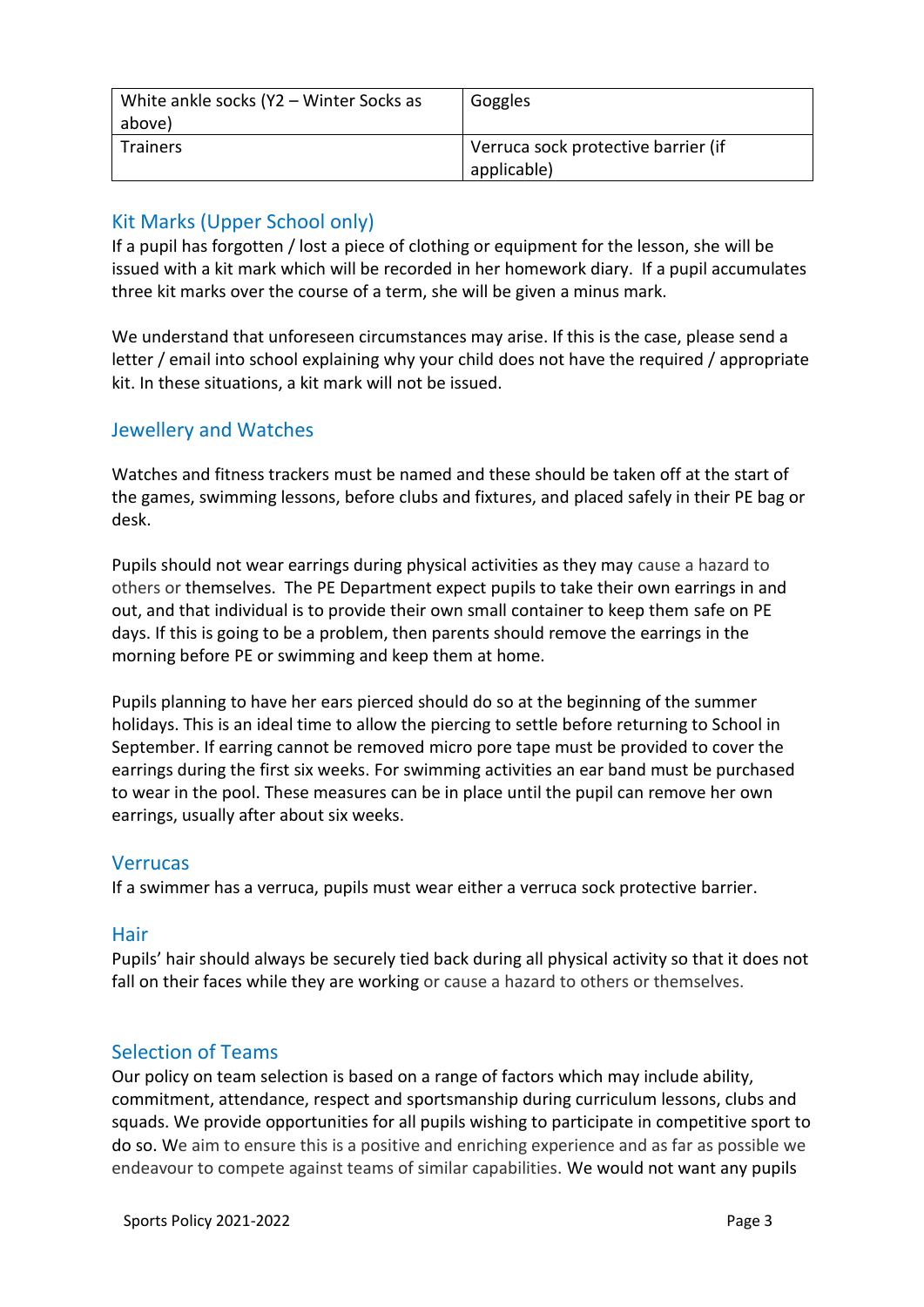to be put in a situation where they feel out of their depth, consequently damaging their confidence for future participation in sport.

Careful consideration is given to team selections and movement between teams is often fluid as skills develop and progress is made. This may happen throughout the year as pupils' strength, speed and stamina improve. Parents may, of course, speak to a member of staff about how their child is progressing and ask how she may make further progress.

As teams are drawn from squads, which may mean not everyone is selected for each fixture. However, pupils are often given supporting roles when not participating.

Selection for the performance swim squads take place in June for the following academic year. Selection is determined by times achieved in front crawl, backstroke and breaststroke. A maximum of twenty pupils are invited to attend the performance squad training for their year group beginning in September.

Selection for netball squads take place with trials in September at the beginning of the academic year. Selection is determined through observation of team play, participation in drills and levels of fitness.

Selection for other teams takes place with trials throughout the year ahead of fixtures, competitions and festivals.

Fixture dates are published on the school calendar and in the weekly bulletins. If your child is selected to represent the school in a fixture a notification will be sent with the details of the event. Parents must reply by the set date for responses to confirm their child's participation in the fixture. If no reply is received by the set date your child's place will be offered to someone else. There is an expectation that pupils who are selected for a team will be available.

# Parental Involvement

We very much welcome parental support at fixtures both home and away and we know when children compete in a positive atmosphere their performance improves, and they enjoy it more.

Please support your daughter and the PE staff in the follow way;

- By respecting the feelings of all participating children and being considerate towards the morale of all involved. e.g. no booing, name calling, laughing, teasing or aggressive language etc.
- By showing respect and kindness and appreciating that everyone has different levels of skill and talent.
- By offering enthusiastic encouragement, support, and applause.
- By not distracting players them whilst playing, leave the coaching to the teacher or coach in charge.
- By respecting the referee or umpire's decisions and authority.